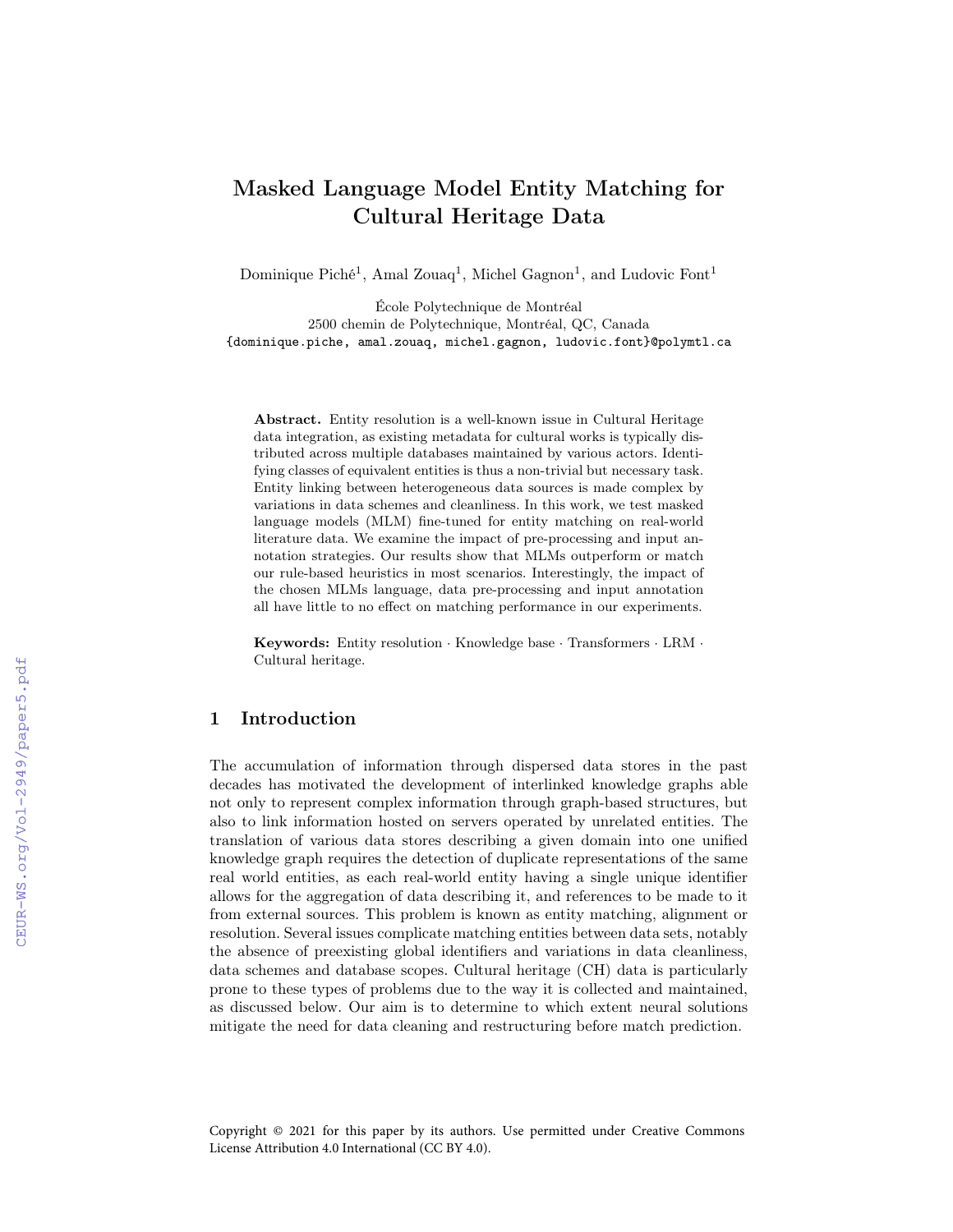### 1.1 Cultural heritage data integration

The integration of CH metadata into linked knowledge bases has been the focus of various initiatives, as various cultural domain actors such as national libraries, museums and publishers. Cultural Heritage (CH) data describes objects and works of cultural significance and their contents, as well as the context of their creation. Most existing data sets focus on physical items, e.g. museum data describing artefacts. These data sets are typically constituted through manual cataloging. As CH data focuses heavily on physical manifestations of works, matching identical conceptual works realized in separate manifestations is required. For example, two separate data sets may describe separate editions of the book Don Quixote in different languages, yet the thematic information of the original conceptual work should be aggregated in a single entity through entity matching.

A recurring problem for translation of collections of real-world CH data sets into unified knowledge bases is the absence of global unique identifiers for entities. The ideal method for matching entities between sources would be the use of identifiers such as an International Standard Book Number, or ISBN, for book editions. In practice, however, most entity types are only described with internal unique identifiers, requiring alternatives for cross-source matching. In the case of literary data, it is rare to find a global unique identifier for entities such as authors, even though ISNI and VIAF is slowly becoming more widespread. Existing data sources rarely make the distinction between conceptual works and their manifestations, and, consequently, works are left without global identifiers. Evolving cataloging standards and data entry practices often mean that not only do sources often use different naming and encoding conventions for information such as titles and dates, but that data sets contain internal inconsistencies.

In the absence of identifiers, the next best method for resolving entity duplication is the detection of similar entity representations, i.e. entities with enough attribute similarity for confident matching. Implementation of rule-based matching has its challenges, notably data cleanliness and heterogeneity in data schemes. Evaluating the entity similarity within or between sources is difficult, as important attributes such as titles and names are formatted according to different rules from record to record, even within one data set.

Extraction and cleaning of source record data before translation into a single model can do much to solve this "dirty entity" problem, allowing for comparison of pre-processed and clean representations of entitiesThis process is labour intensive, and requires extensive domain knowledge in order to map information between models, as multiple versions of a cataloging standard present within single source, duplicated attributes, typos and mislabeled values are frequent occurrences. Thus, finding solutions less reliant on pre-processing may speed up development time.

### 1.2 Neural solutions for matching dirty entities

As these challenges are a frequent occurrence amongst most CH data integration initiatives, the development of a generalizable solution for entity matching with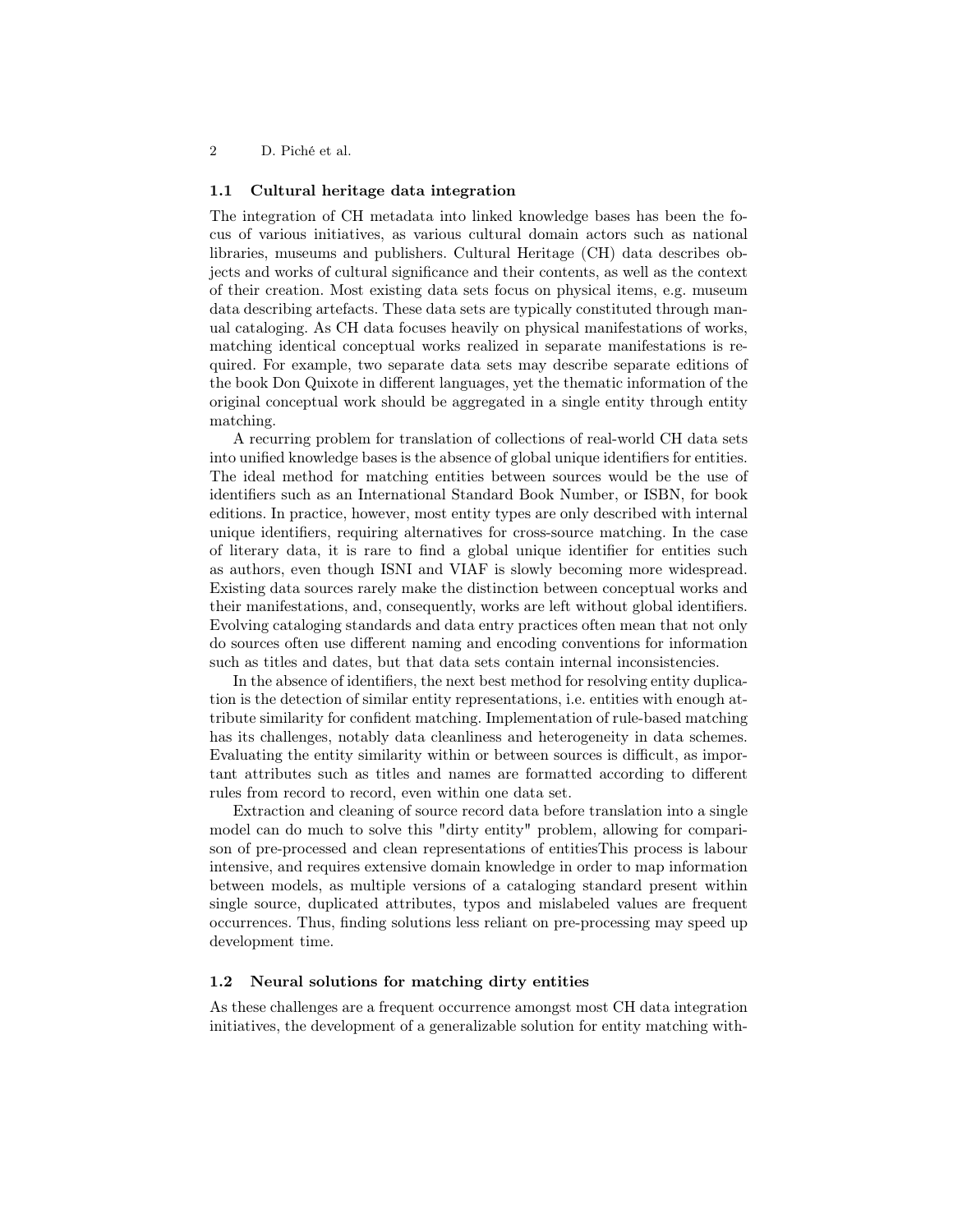out the need for domain-specific extraction, cleaning and matching rules could help speed future knowledge base creation efforts, especially in cases with inconsistent source data. Tools leveraging neural methods for entity matching have been developed in the past years, with graph-embedding based neural models such as [\[2\]](#page-11-0) currently some of the best performing on Knowledge Graphs.

On the other hand, pre-trained Masked Language Models (MLMs) taking texts as inputs, such as BERT, have outperformed existing state-of-the-art methods on various language understanding tasks, and their application to the entity matching problem has beaten records on benchmark data sets [\[1,](#page-11-1)[9\]](#page-11-2). As CH data often contains large amounts of textual descriptions, the application of MLMs to the matching task could potentially accelerate development and increase performance.

We explore how MLM methods can be used to unify four literature metadata sets from various actors of Quebec's literary world into a homogeneous knowledge base. As our source data are mostly in French, pre-trained French language models are among those leveraged to generate entity pair embeddings for match prediction. In particular, we focus on Work and Author entities, central types in literary metadata. We compare MLMs to a string similarity baseline on fully cleaned and labeled data. We then test language models on various input formats in order to determine how much data pre-processing and annotation is required for peak performance. Our key research questions are:

- 1. How do masked language models compare to rule-based and domain-related heuristics in the context of CH data?
- 2. What is the impact of pre-processing and input formats on MLM matcher performance?

The paper is structured as follows. We present an overview of our source data and target ontology in section [3,](#page-3-0) our global information extraction, cleaning, matching and translation process in section [4.1,](#page-5-0) with particular focus on the entity matching phase. Our MLMs are described in section [4.2,](#page-5-1) and our training sets and baselines in sections [4.3](#page-7-0) and [4.4](#page-8-0) respectively. We present and analyse our results in sections [5.](#page-9-0)

### 2 Related Work

Alignment of instances between data sets is a well known research problem [\[1,](#page-11-1)[3,](#page-11-3) [9,](#page-11-2) [11,](#page-11-4) [12,](#page-11-5) [14\]](#page-11-6). Initial approaches were mostly rule-based but they require domain expertise and maintenance in order to be adapted to new data [\[3\]](#page-11-3). Probabilistic matching of instances then remained the primary method for alignment, notably in Semantic Web applications, as in [\[14\]](#page-11-6).

Further development of neural deep learning approaches has seen them applied successfully for entity matching, with some top performing models using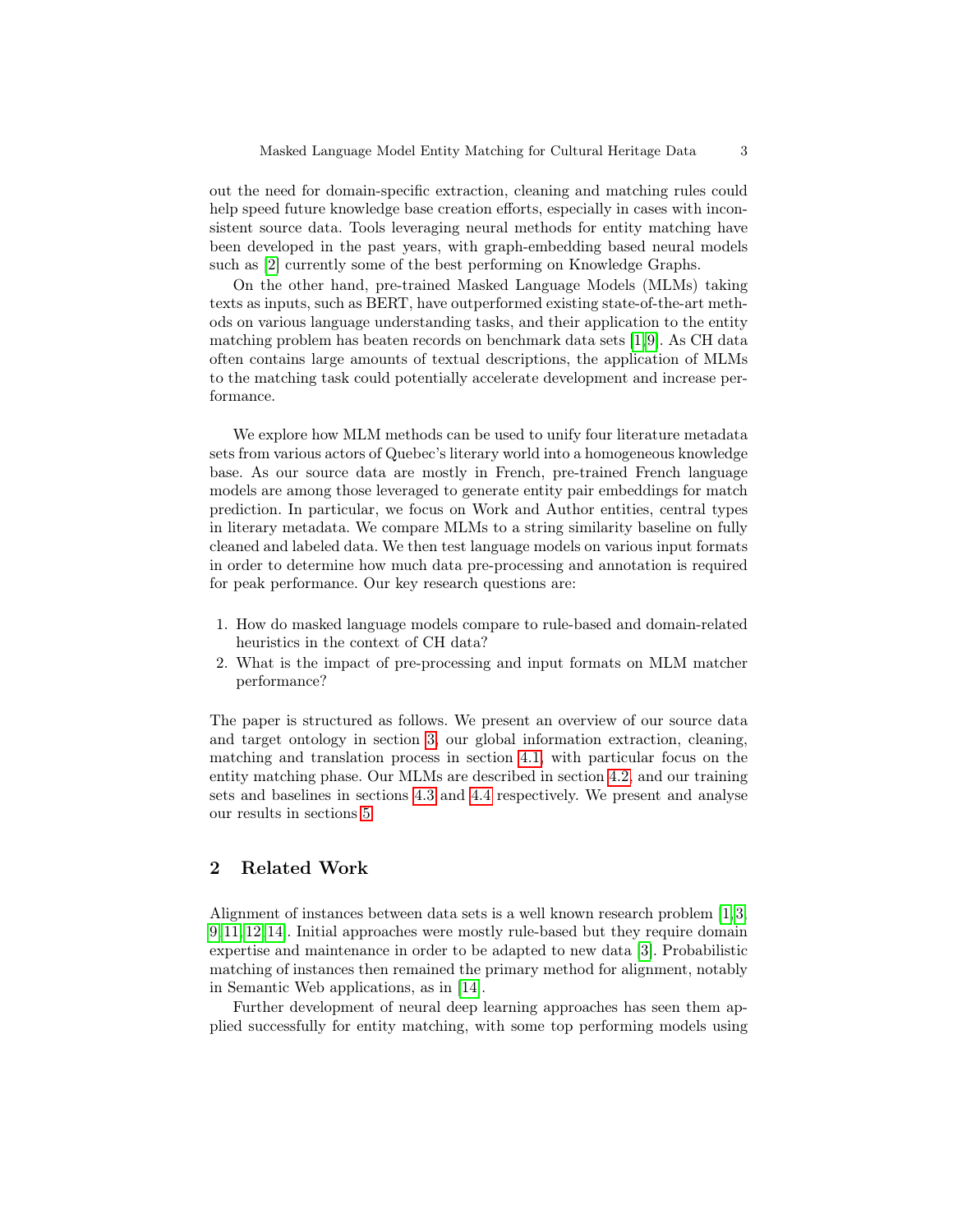Recurrent Neural Networks with Long Short Term Memory [\[5,](#page-11-7) [6\]](#page-11-8). Recent surveys [\[11\]](#page-11-4) mention these types of architectures as achieving state-of-the-art performance on benchmark entity matching data sets such as DBLP-ACM and Walmart-Amazon [\[4\]](#page-11-9).

More recently, Natural Language Processing (NLP) techniques using transfer learning through transformers pre-trained on masked language modeling tasks demonstrated state-of-the-art performance on language-related downstream tasks. As entity matching can be seen as the binary classification of two sequences as identical or not, these models can be easily fine-tuned on this task. Two existing works [\[1,](#page-11-1) [9\]](#page-11-2) using this method have already outperformed existing models on the Magellan alignment benchmarks. The second, Ditto [\[9\]](#page-11-2), makes use of data augmentation and attribute annotation strategies challenging the language model to learn nuances for embedding similar sequences. Both solutions add a fully connected layer and a SoftMax classification layer for match predictions on top of pre-trained English language models (BERT, DistilBERT, RoBERTa or XLNet).

In this work, given that our data sources are in French, we propose a matching architecture based on French pre-trained MLMs. Two MLMs built on RoBERTa's architecture are of interest. CamemBERT [\[10\]](#page-11-10) is trained on the French portion of the OSCAR corpus, a pre-filtered version of Common Crawl, while FlauBERT [\[8\]](#page-11-11) trains on a combination of French sets, including WMT19, OPUS, Wikimedia and Project Gutenberg.

### <span id="page-3-0"></span>3 Data overview

Our experiments are performed in the context of a project headed by the Ministry of Culture and Communications of Quebec (MCCQ), which aims to create a knowledge base for Quebec's literary data, sourced from the domain's stakeholders. Data stems from four sets, provided by the Quebec national library and archives (BAnQ), Messageries ADP (a book distributor), the Infocentre Littéraire des écrivains du Québec (ILE), and Les Éditions Hurtubise, a Quebec publisher.

#### <span id="page-3-1"></span>3.1 Source records

The provided sets describe literary entities organized in records. Records consist of book metadata descriptions, with one entry generally describing a specific edition of a book, its content, physical description, publication and author.

Our sources present the typical challenges for entity resolution in CH data. Although the sets have similar scopes, there are minor differences regarding the content of a single record. A book series may be described in a single record, as is the case in BAnQ, or be distributed over multiple records, as is the case in ADP's data. Conventions for encoding titles and names also vary: some sources remove leading pronouns, some place last names before first names for authors, some split titles and subtitles into separate fields, etc. Records have varying degrees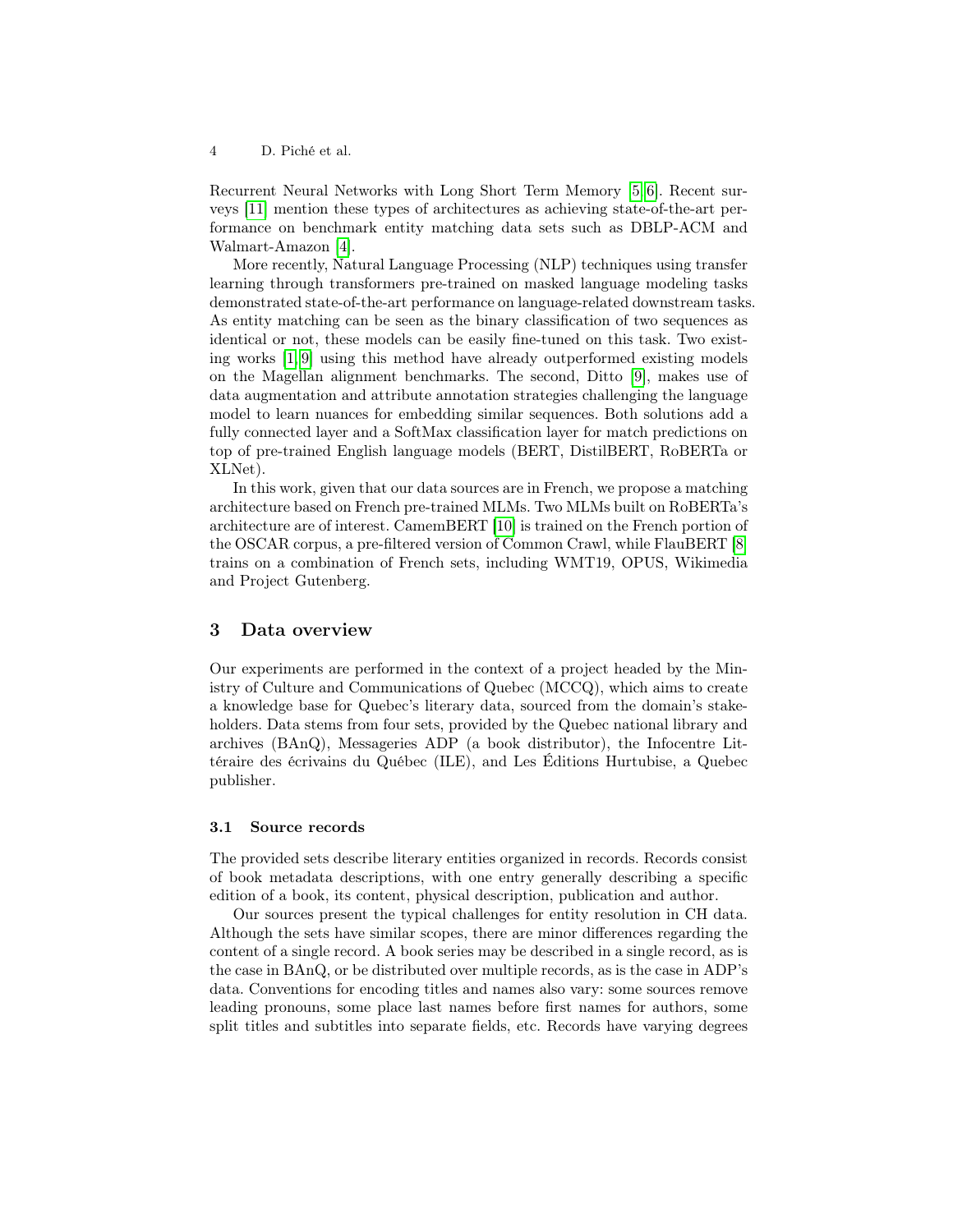of quality; some only contain uppercase text, some are cut off after a certain number of characters. Entity attributes vary, with, for example, BAnQ being the only set containing authors' dates of birth. Frequently, attributes defined in a source's data scheme are absent a large part of records. Finally, some sources have separate collections of records for authors and books, while other sources concatenate author and book information into single records.

To train our MLM matchers, labeled training sets of positive and negative matches must be generated. One unique global identifier, the ISBN, is available across data sets and can be used to generate these sets. We present the generation and content of these sets further in this section.

### 3.2 Ontological Model

Our final model uses a linked data structure, defined in an ontology, with data being stored in RDF triples. As we are working with literary data, we chose to implement an IFLA Library Reference Model (LRM) [\[13\]](#page-11-12) based knowledge graph as a target model.

LRM is an implementation-agnostic conceptual model for representing library data, and was conceived to replace a series of previous reference models, including the Functional Requirements for Bibliographic Records (FRBR) [\[7\]](#page-11-13). LRM defines 11 types of entities in a hierarchical structure, with some schema elements retained from the previous reference models.

Works, Expressions and Manifestations represent different layers of abstraction for intellectual works and their physical manifestations. The Work is the higher conceptual level, representing the work of art as created by the writer (the story of "Alice in Wonderland"); the Expression represents the embodiment of that work in a written form (the French translation by André Gagnon); the Manifestation represents the creation of a series of physical entities that correspond to published editions of that text (the 2012 edition published by Hurtubise). The *Item* is disregarded, as our model is not being developed for inventory management.

Nomen entities encompass identifiers, names, titles, terms, descriptors and subject headings. The existence of this type is justified by the necessity to represent assignation relationships between Agents and Nomens and identification of other characteristics of individual Nomens such as schemes and encoding language. In the context of fusing data sets using varied classification schemes, this functionality is crucial.

### 4 Methodology

We describe the data model in section [4.1](#page-5-0) and the structure of our transformerbased matching model in section [4.2.](#page-5-1) The structure of and generation strategy for our labeled training data sets is laid out in subsection [4.3,](#page-7-0) and heuristic matching baseline, experiments and metrics in [4.4.](#page-8-0)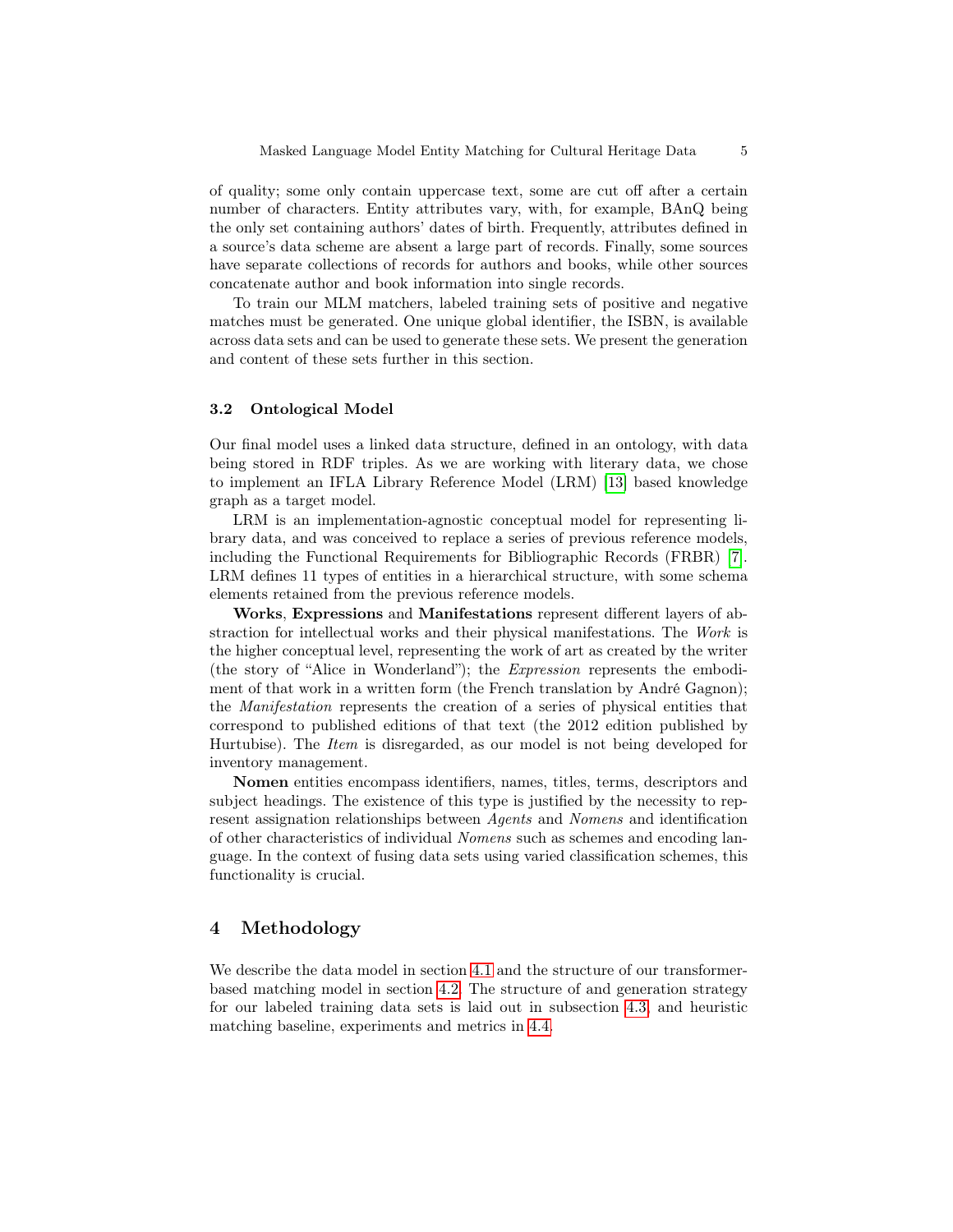#### <span id="page-5-0"></span>4.1 General Architecture for Knowledge Base Extraction

The creation of a unified knowledge base from disparate sources generally involves a set of data processing steps. These steps have an incidence on the performance of the subsequent modules (e.g. entity matching). Particularly, cleaning attributes and aligning schemas across data sets can help facilitate rule-based entity matching. However, the success of each of these steps is highly dependent on data characteristics as outlined in section [3.1.](#page-3-1) We developed a multistage pipeline for extracting, cleaning, enriching, aligning and translating entities from source records into our LRM-based model, with experiments focusing on the alignment phase.

Six main phases compose our pipeline. Records are extracted from sources and given unique identifiers in Phase 1. Entities contained in records are extracted in Phase 2. A record typically contains one Work entity, with associated Expression and Manifestation, one Author and one Publisher. The entities are restructured into a common intermediate representation based on our LRM model. For example, a publication description containing "354 p." is assigned to a Manifestation entity's page number attribute. In Phase 3 that the content of attributes is cleaned and standardized. Errors or special filing characters are identified and removed. Sub-attributes, such as first names and surnames for names, are extracted. In Phase 4, entities are enriched through external resources; language strings are replaced with links to WikiData language pages, place names are replaced with place entities with unique codes and organized into hierarchies, etc. Classes of equivalent entities are identified in **Phase 5**. These equivalence classes' canonical representations, generated from merging entities that make up the classes, are translated into the target graph in Phase 6.

The matching phase in more detail. Conceptually, the task is to identify clusters of local entities representing the same real-world entity, with the entity matcher - the MLM - determining whether representations of two clusters imply these clusters should be merged. Once a cluster is newly modified, it is then compared to other clusters once more to check for new possible matches. This process allows for gradual integration of further data sets. Once the pool of clusters reaches a stable state (no link between clusters can be found), translation to the final graph can start.

#### <span id="page-5-1"></span>4.2 Masked Language Model for Entity Matching

Our architecture is inspired by recent works [\[9\]](#page-11-2) and [\[1\]](#page-11-1), but differs by the nature of data (database records, semi-structured data), the language (French) and our experiments on the impact of input formats and pre-processing strategies. The MLM is enriched with a fully connected layer and a SoftMax classification layer added in the output layers. Fine-tuning and evaluation is performed on the train, test and validation sets presented in section [4.3.](#page-7-0) The pre-trained models selected for generating sequence embeddings for entities are CamemBERT [\[10\]](#page-11-10) and FlauBERT [\[8\]](#page-11-11), both based on RoBERTa. Both models are pre-trained on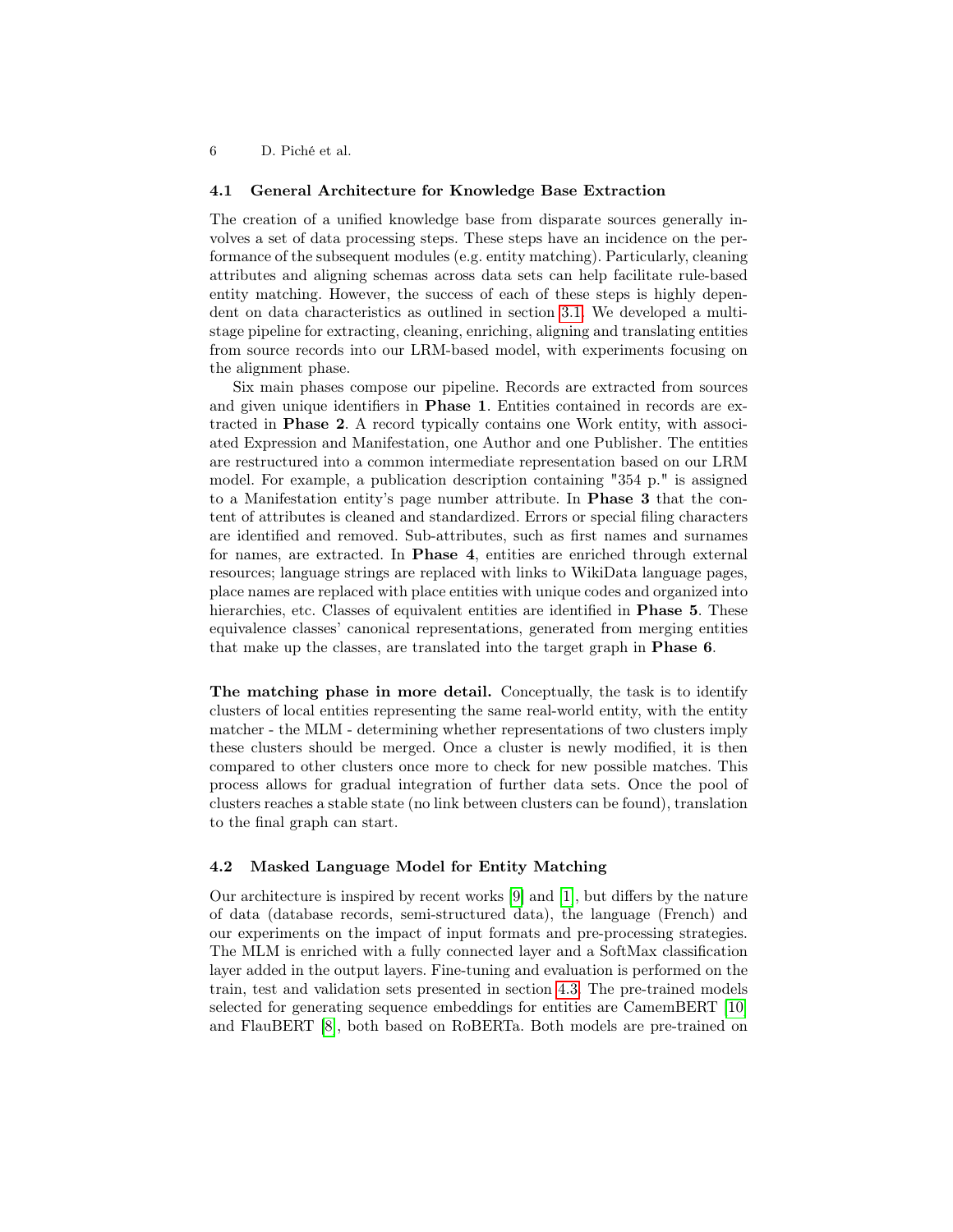a masked language modeling task on large French corpora. We use parameters from previous works [\[1\]](#page-11-1) for batch size (32) and learning rate (3e-5).

Input format. BERT-like language models, such as the ones we use, take text as input, composed of one or two sequences, and, for a classification task, a label to be predicted. In our case, each entry represents a pair of entities to be aligned, composed of two entity strings and a label identifying whether they are to be aligned or not. Our labeled sets represent entries on one line, with a tab separating each of the three elements: the string for entities 1 and 2, and the label.

<span id="page-6-0"></span>

| Pre-processing and annotation                                                 | Structure                         |  |  |
|-------------------------------------------------------------------------------|-----------------------------------|--|--|
| $1 \text{RegEx cleaning and data annotation} [C]$ attribute $ V $ value $ C $ |                                   |  |  |
| with LRM attribute names, values                                              | attribute2 $[V]$ value2 $[]$      |  |  |
| and special tokens                                                            | [C] attributeN [V] valueN         |  |  |
| $2$ Data annotation with original                                             | [C] attribute1 [V] value1 [C]     |  |  |
| schema names, values                                                          | attribute2 $[V]$ value2 $[]$      |  |  |
| and special tokens, without cleaning                                          | [C] attributeN [V] valueN         |  |  |
| 3 Data annotation with original                                               | attribute1 value1                 |  |  |
| schema names and values,                                                      | attribute2 value2 $\left[\right]$ |  |  |
| without cleaning or special tokens                                            | attributeN valueN                 |  |  |
| 4 Raw data values without                                                     | value1 value2 [] valueN           |  |  |
| cleaning or annotation                                                        |                                   |  |  |

Table 1. Input formats for different pre-processing and annotation strategies

We experiment with four input formats differing in pre-processing and annotation strategies, in our training sets. These input formats concatenate extracted attribute values into strings as entity representations. Annotation strategies add special tags (e.g.  $[C]$ ) that indicate the schema/meaning of a given text token to help the matcher identify the various elements in the string. The first format is based on what was proposed by Li et al, 2020 [\[9\]](#page-11-2). The data in this format is cleaned with regular expressions normalizing punctuation, removing special characters and structuring strings in the same way (e.g. firstname then lastname) among data sets. The data is restructured to follow our LRM schema. Input strings consist of alternating pairs of attribute names and values, separated by special tokens indicating whether the following substring is the name of an attribute ([C]) or its value ([V]). Attribute names are one or two characters long: t for title, st for subtitle, a for Author name, etc. The second format is similar, but with the special tokens removed. Attribute names and values are separated by a space only. The third format does away with cleaning and restructuring. Entries are created from original attribute names and values, only separated by a space. Attribute names can thus be a textual label or a standardized field identifier, such as a MARC21 code, depending on the source. The final input format omits attribute names and cleaning entirely, and is a concatenation of original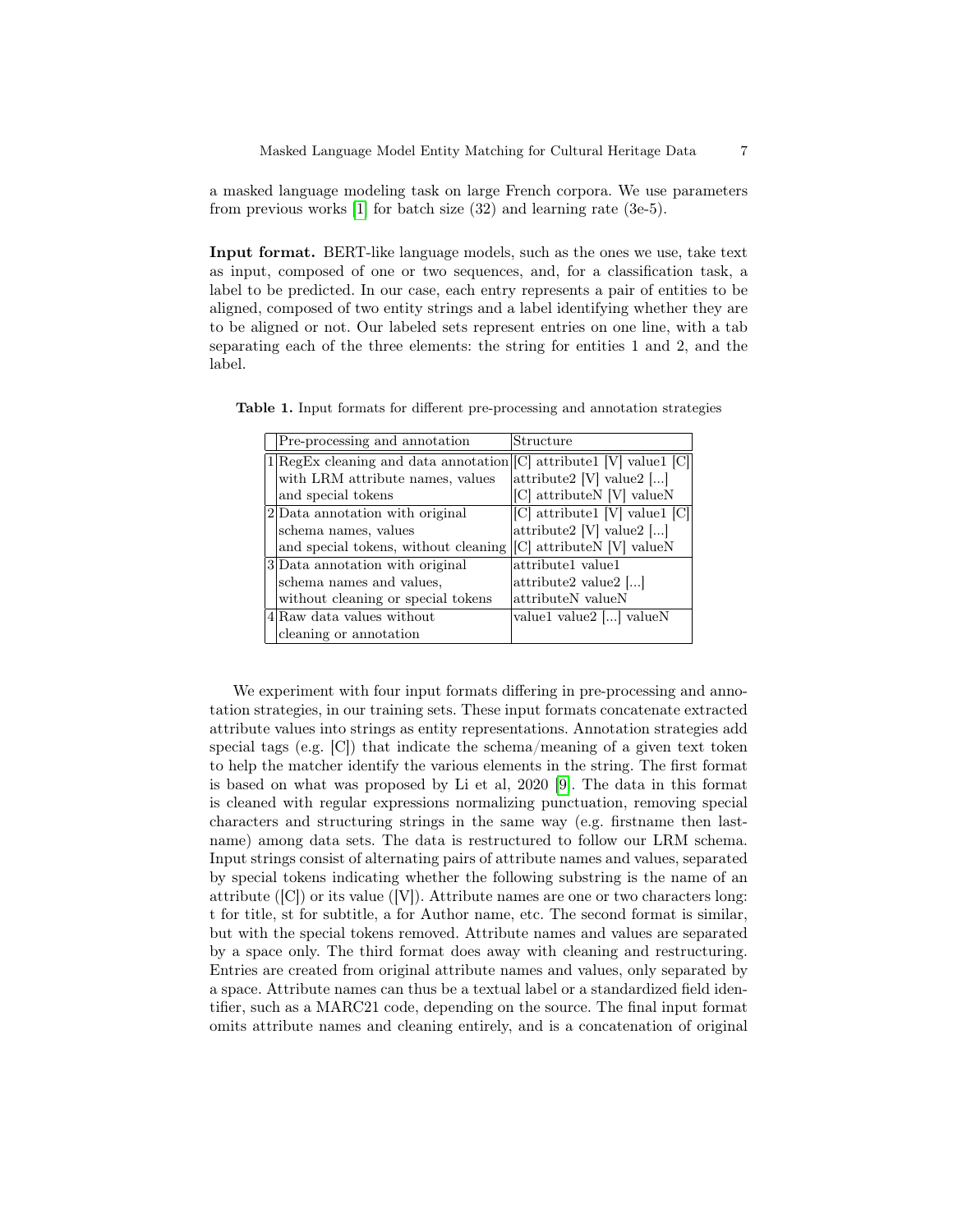attribute values only. Examples of complete entries for these formats are shown in Table [2.](#page-7-1)

<span id="page-7-1"></span>Table 2. Examples for input formats of a positive match, with sequence 1 from BAnQ and sequence 2 from Hurtubise ([C]: Column identifier token, [V]:Value identifier token, t: title, a: author, 245a: MARC21 subfield for title, etc.)

| #              |          | Value                                                                                                                                                                                                                                                  |  |  |  |  |
|----------------|----------|--------------------------------------------------------------------------------------------------------------------------------------------------------------------------------------------------------------------------------------------------------|--|--|--|--|
| $\mathbf{1}$   |          | Seq 1 : $[C]$ t $[V]$ Etre un héros $[C]$ e $[V]$ La Courte échelle $[C]$ st $[V]$                                                                                                                                                                     |  |  |  |  |
|                |          | des histoires de gars [C] lp [V] Montréal [C] np [V] 218                                                                                                                                                                                               |  |  |  |  |
|                |          | Seq 2: $\begin{bmatrix} C \\ i \end{bmatrix}$ t $\begin{bmatrix} V \\ j \end{bmatrix}$ Être un héros $\begin{bmatrix} C \\ j \end{bmatrix}$ ap $\begin{bmatrix} V \\ 2011 \\ j \end{bmatrix}$ a $\begin{bmatrix} V \\ j \end{bmatrix}$ Simon Boulerice |  |  |  |  |
|                |          | [C] e [V] La Courte échelle [C] st [V] des histoires de gars                                                                                                                                                                                           |  |  |  |  |
|                |          | $[C]$ lp $[V]$ Montréal $[C]$ np $[V]$ 218                                                                                                                                                                                                             |  |  |  |  |
| $\overline{2}$ |          | Seq 1: $\lbrack C \rbrack$ 245a $\lbrack V \rbrack$ Être un héros : $\lbrack C \rbrack$ 245b $\lbrack V \rbrack$ des histoires de gars /                                                                                                               |  |  |  |  |
|                |          | [C] 260b [V] La Courte échelle, [C] 300a [V] 1 ressource en ligne                                                                                                                                                                                      |  |  |  |  |
|                |          | $(218 \text{ p.}) : [C]$ 260a [V] Montréal :                                                                                                                                                                                                           |  |  |  |  |
|                |          | Seq 2 : $\begin{bmatrix} C \\ 0 \\ N \end{bmatrix}$ $\hat{E}$ tre un héros : des histoires de gars                                                                                                                                                     |  |  |  |  |
|                |          | $\begin{bmatrix} C & 2 \\ V & 3 \end{bmatrix}$ Boulerice, Simon $\begin{bmatrix} C & 3 \\ V & 4 \end{bmatrix}$ La Courte échelle, 2011, 218 p.                                                                                                         |  |  |  |  |
|                |          | $[C] 1 [V] 2011 [C] 4 [V]$ Montréal                                                                                                                                                                                                                    |  |  |  |  |
| 3              |          | Seq 1 : 245a Étre un héros : 245b des histoires de gars /                                                                                                                                                                                              |  |  |  |  |
|                |          | <b>260b</b> La Courte échelle, <b>300a</b> 1 ressource en ligne (218 p.) :                                                                                                                                                                             |  |  |  |  |
|                |          | 260a Montréal:                                                                                                                                                                                                                                         |  |  |  |  |
|                |          | Seq 2: 0 Etre un héros : des histoires de gars 2 Boulerice, Simon                                                                                                                                                                                      |  |  |  |  |
|                |          | <b>3</b> La Courte échelle, 2011, 218 p. 1 2011 4 Montréal                                                                                                                                                                                             |  |  |  |  |
| 4              |          | Seq 1 : Etre un héros : des histoires de gars / La Courte échelle,                                                                                                                                                                                     |  |  |  |  |
|                |          | 1 ressource en ligne (218 p.) : Montréal :                                                                                                                                                                                                             |  |  |  |  |
|                | Seq $2:$ | Être un héros : des histoires de gars Boulerice, Simon La Courte                                                                                                                                                                                       |  |  |  |  |
|                |          | échelle, 2011, 218 p. 2011 Montréal                                                                                                                                                                                                                    |  |  |  |  |

### <span id="page-7-0"></span>4.3 Training and evaluation sets

We need evaluation sets for the entities we seek to align, in our case Works and Authors. Each set used, shown in Table [3,](#page-8-1) is comprised of pairs of entities with labels 1 for positive pairs and 0 for negative pairs.

Positive pairs for Works are identified using the only unique ID available across sources: the ISBN of the Manifestations associated with the Works. The cardinality of the relations between Works and Manifestations allots the inference that Works having Manifestations with the identical ISBNs are refer to the same entity. As for Authors, without a unique identifier (only one source contains ISNI or VIAF IDs), we must assume that two Author records that have written the same Work and have similar names (using Levenshtein ratio [1\)](#page-8-2) are the same.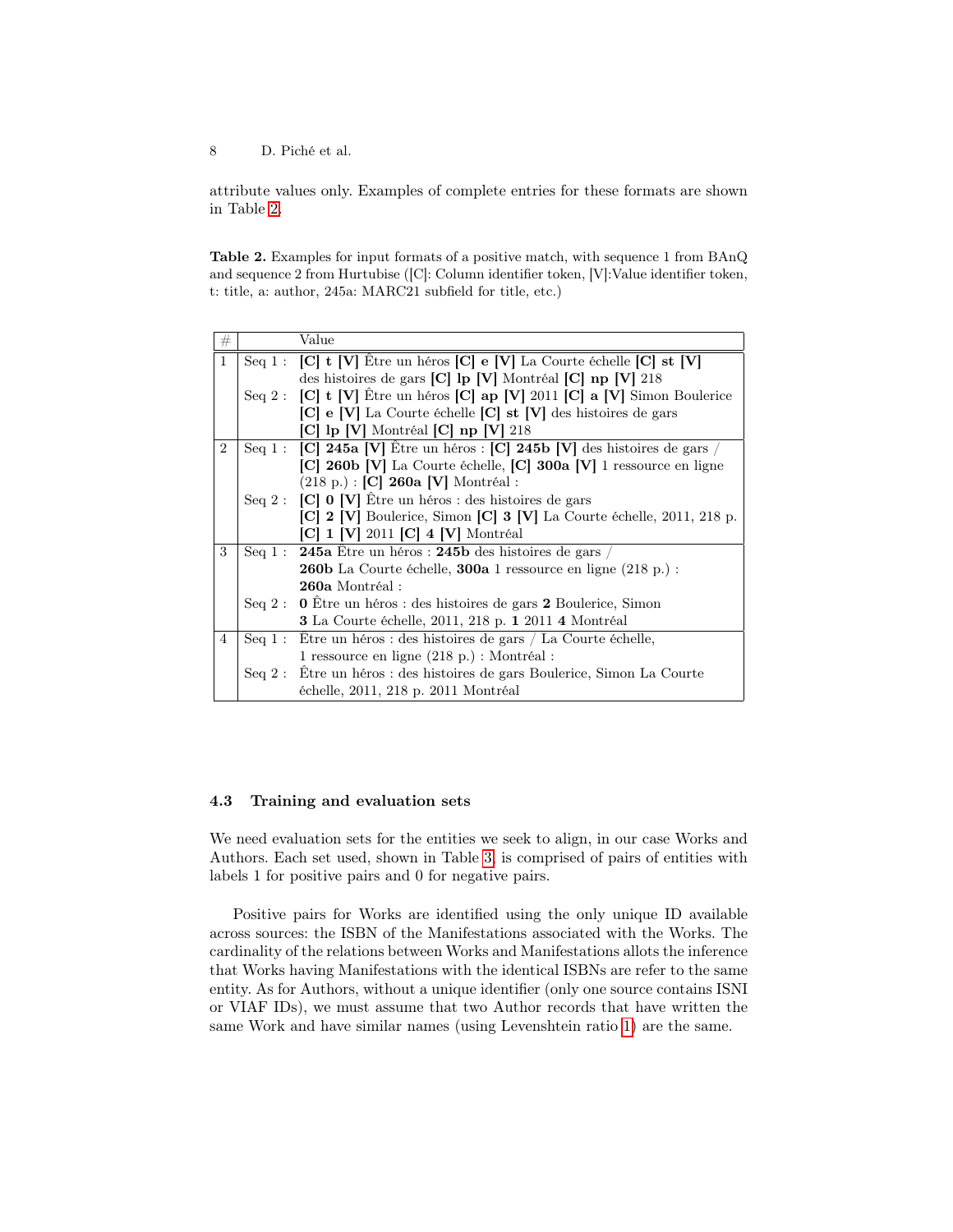<span id="page-8-1"></span>Table 3. Descriptive statistics of our training, validation and test sets

| Entity | $\frac{1}{2}$ Train (80%) | Valid $(10\%)$ | Test $(10\%)$ | Positives | Negatives |
|--------|---------------------------|----------------|---------------|-----------|-----------|
| Work   | 44 573                    | 5 5 7 2        | 5 5 7 4       | 18 573    | 37 146    |
| Author | 34 645                    | 4 331          | 4 332         | 14 436    | 28 872    |

<span id="page-8-2"></span>
$$
Levenshtein(str1, str2) = \left(1 - \frac{string \ edit \ distance}{max(len(str1), \ len(str2))}\right) * 100 \quad (1)
$$

For negative pairs, pairs of records are chosen at random. If two selected records do not have a shared ISBN and there is a large edit distance between their names or titles or they have similar titles yet fundamentally incompatible characteristics such as different volume numbers, then they are not considered to be identical entities in the real world. To avoid too great an imbalance between the amount of positive and negative pairs, we limit the amount of negatives to twice the number of positives. Negative and positive pairs are acquired and separated into training, validation and tests sets containing identical proportions of positive and negative pairs.

As ISBNs were used as a key for the creation of the training, validation and test sets, they cannot be part of entity encodings, as since the task at hand is finding pairs of entities that do not have shared unique identifiers, this would unduly influence our results.

#### <span id="page-8-0"></span>4.4 Baselines and evaluation metrics

Our baseline alignment method is based on string similarity between attributes describing the entities. Using only entity names may be problematic, as some non-matches may share more similar names than some true matches (as shown in Fig. [1,](#page-9-1) which plots Levenshtein ratios. [1](#page-8-2) between Work titles). The left figure shows a global view of ratios, while the right one illustrates the overlap between similarities of positive and negative pairs in the 60-80 range that make determining a clean threshold impossible.

Relying only on titles will cause false positives; comparing the names of the authors of each candidate entity eliminates these cases. If two works have very similar author names in addition to having similar titles, then the rule-based method considers them to be a match. Similarly, authors are matched if they are similarly named  $(L1 > 95)$  $(L1 > 95)$  $(L1 > 95)$  and wrote similar books  $(L1 > 90)$ . Standard recall, precision, accuracy and F1 score metrics are employed. Results are presented in section [5,](#page-9-0) examined in section [6.](#page-9-2)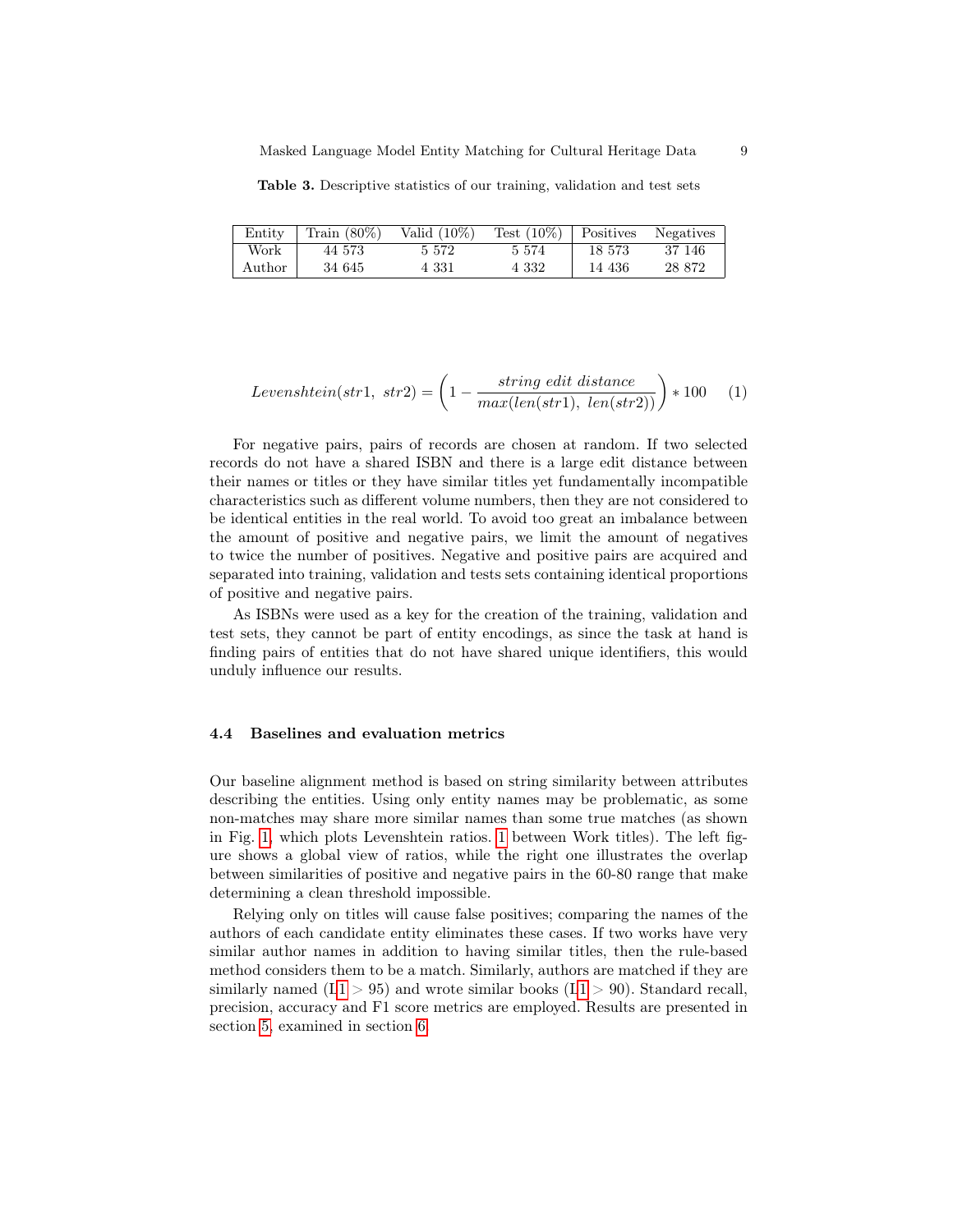

<span id="page-9-1"></span>Fig. 1. Density estimate of Levenshtein ratios of titles of identical (positive) and distinct (negative) Works using format 1 (Table [1\)](#page-6-0)

### <span id="page-9-0"></span>5 Results

Table [4](#page-10-0) shows our experimental results for each of our research questions. In section A, we compare the performance of our best matching model (determined in later experiments B, C and D) with our heuristic-based baseline on completely cleaned, LRM-structured data, annotated with special tokens (see example in Table [2\)](#page-7-1). These results show MLMs combined with SoftMax classifiers can vastly outperform domain-aware rules, while illustrating that Author matching is trivial in comparison with the Work matching task; a more challenging test set is required for better comparisons. However, our best heuristics are unable to achieve this perfect result, with MLMs having better performance on edge cases.

Training separate models for different entity types, however, uses more computational resources. We test whether a single model trained on joint Author-Work sets can reach similar levels of performance. Section B of demonstrates that a single model performs just as split models. Section C compares the performance of both pre-trained French MLMs. CamemBERT outperforming FlauBERT on every metric except precision, we use this model on all input formats [2](#page-7-1) in section D. Given the equal or higher F1 scores (Table [4'](#page-10-0)s section D) for drastically reduced pre-processing, these costly steps may be omitted without significant risk. More pre-processing steps require developing domain-specific rules with poor reusability and require active maintenance in the case of addition of data. Our results show that MLMs allow us to avoid this problem for entity matching in our context, as shown by format 4's results.

## <span id="page-9-2"></span>6 Conclusion and Further Research

We propose a MLM entity matching model for matching digital cultural records expressed in French, confirming that transformer-based pre-trained masked language models are a powerful tool for entity matching for cultural heritage data. We conclude that high performances can be achieved through fine-tuning even on very limited, unprocessed and heterogeneous labeled data. Even if our heuristic methods obtain very high scores, their comparable labour cost and poor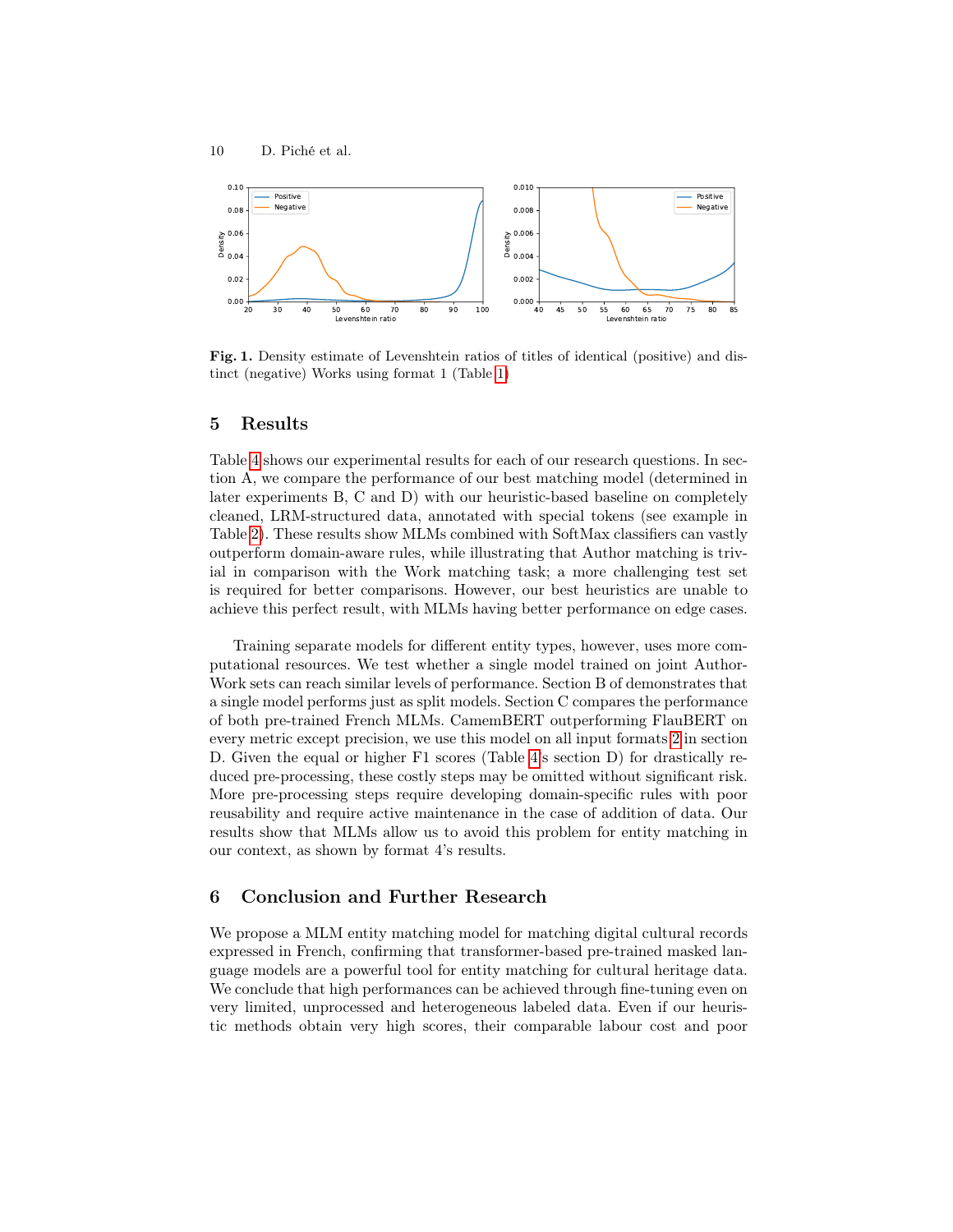| A. Best matcher versus baseline     | Evaluation on test set |         |        |        |           |          |
|-------------------------------------|------------------------|---------|--------|--------|-----------|----------|
| Model Type                          | Peak Ep.               | Entity  | F1     | Recall | Precision | Accuracy |
| Rule-based                          |                        | Author  | 0.9955 | 0.9965 | 0.9945    | 0.9970   |
|                                     |                        | Work    | 0.9119 | 0.8407 | 0.9962    | 0.9458   |
| CamemBERT                           | 4                      | Author  | 0.9986 | 0.9979 | 0.9993    | 0.9991   |
|                                     | 4                      | Work    | 0.9978 | 0.9968 | 0.9989    | 0.9986   |
| <b>B.</b> Joint Author-Work matcher |                        |         |        |        |           |          |
| Model name                          | Peak Ep.               | Max Ep. |        |        |           |          |
| Rule-based                          |                        |         | 0.9501 | 0.9088 | 0.9954    | 0.9682   |
| CamenBERT                           | 10                     | 10      | 0.9991 | 0.9988 | 0.9994    | 0.9994   |
| C. MLM arch. on Author-Work set     |                        |         |        |        |           |          |
| Model name                          | Peak Ep.               | Max Ep. |        |        |           |          |
| CamenBERT                           | 10                     | 10      | 0.9991 | 0.9988 | 0.9994    | 0.9994   |
| FlauBERT                            | 10                     | 10      | 0.9989 | 0.9991 | 0.9988    | 0.9993   |
| D. Pre-processing formats           |                        |         |        |        |           |          |
| Input format                        | Peak Ep.               | Max Ep. |        |        |           |          |
| 1                                   | 10                     | 10      | 0.9991 | 0.9988 | 0.9994    | 0.9994   |
| $\overline{2}$                      | $\overline{4}$         | 10      | 0.9992 | 0.9988 | 0.9997    | 0.9995   |
| 3                                   | $\overline{4}$         | 10      | 0.9993 | 0.9991 | 0.9994    | 0.9995   |
| 4                                   | 10                     | 10      | 0.9994 | 0.9994 | 0.9994    | 0.9996   |

<span id="page-10-0"></span>Table 4. Aggregated results

reuse make MLM matching models a competitive alternative, leaning matching rules automatically. The use of heterogeneous data models has little impact on MLM performance in our tests, facilitating integration of new data sets. Furthermore, our results show that pre-processing does not improve MLM matching over unprocessed data, meaning development cost may be significantly reduced. Performance differences between unprocessed data sets and those annotated as suggested in Li et al. [\[9\]](#page-11-2) were minimal; tagging of values with column names and special tokens may not yield performance substantial improvements.

One limitation is the use of ISBNs for positive pair generation. Correlated ISBNs mean correlated publication data; this may hamper the model's ability to correctly match works published in different places, times or languages. As positive pair generation for authors also relies on shared publications, they may suffer the same issue. Another possible bias is introduced by negative pair generation, as in order to generate high confidence negative matches, very strict rules are employed, precluding the presence edge-cases training sets.

In future work, we will further investigate the results of the English MLM for our task and we will try to replicate our results on data pre-processing and annotation on other entity matching data sets, rework negative pair annotation for more challenging examples, as well as test competing graph-based entity clustering methods.